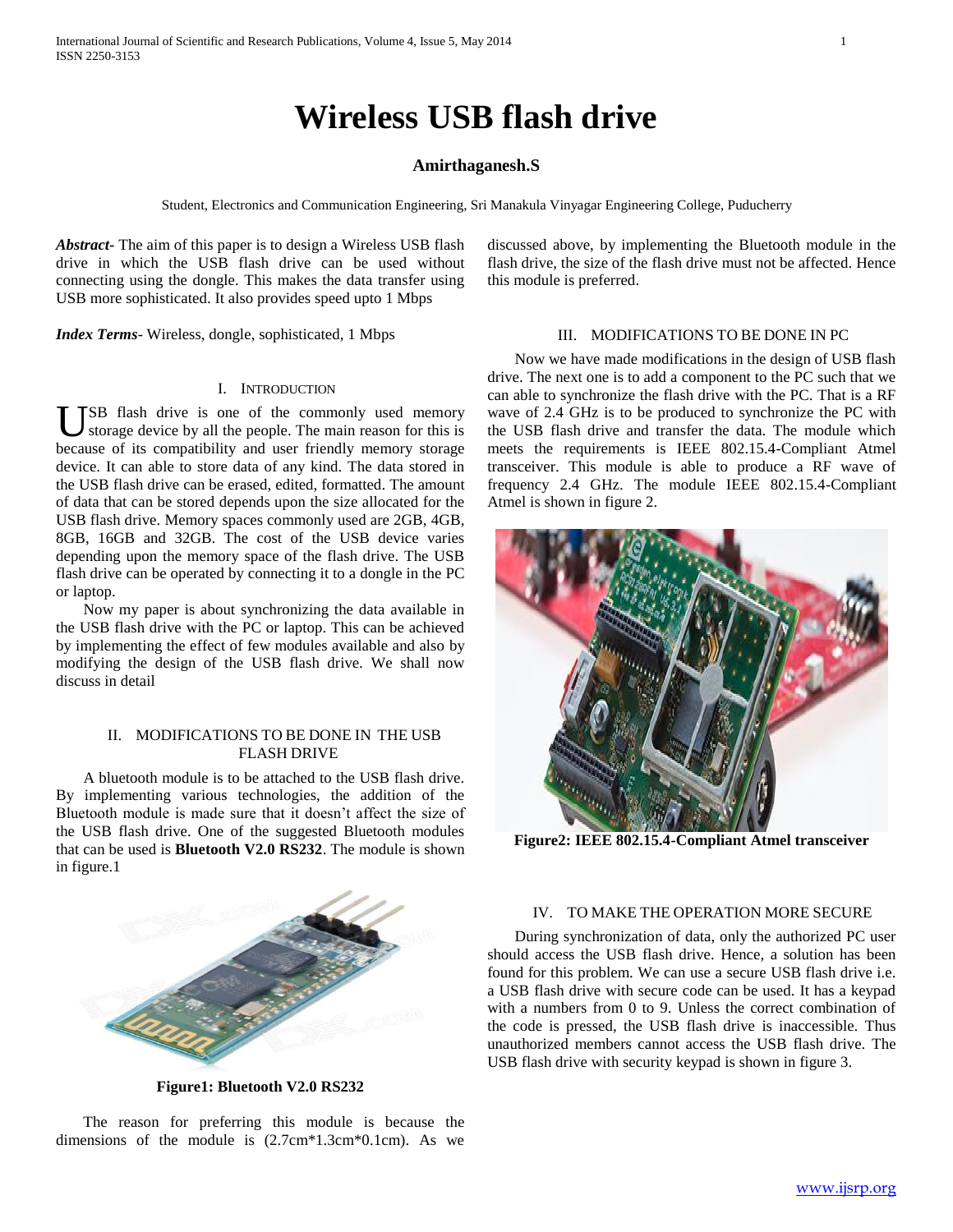

**Figure 3: Secure USB flash drive**

# V. WORKING OF THE MODULE

 As discussed earlier, the USB flash drive is unlocked by entering the correct combination of the security code. Once it gets unlocked, the Bluetooth module gets activated. Then through the PC the RF wave of frequency 2.4 GHz is generated and is searches for the Bluetooth module. Once we select the Bluetooth module of the USB flash drive, the USB flash drive gets synchronized with the PC and now it is ready to perform any type of operation such as copying the files, deleting the files, editing the files in the memory of the flash drive. The transfer of data is estimated to about 1 Mbps. It may vary according to the file size. The operation can also be explained by the following block diagram